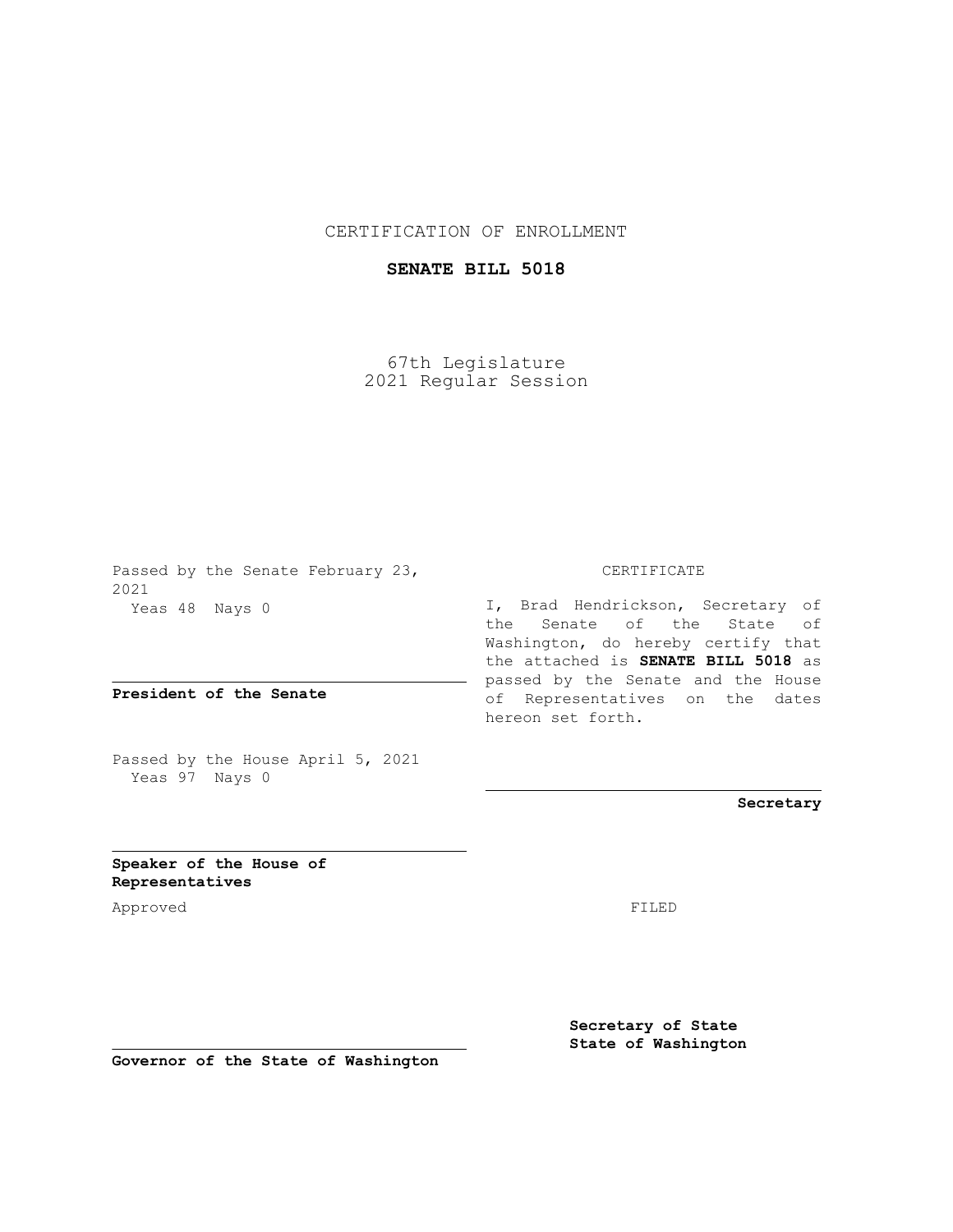## **SENATE BILL 5018**

Passed Legislature - 2021 Regular Session

**State of Washington 67th Legislature 2021 Regular Session By** Senators Rivers, Cleveland, Dhingra, Lovelett, Short, and Wilson, C.

Prefiled 12/15/20. Read first time 01/11/21. Referred to Committee on Health & Long Term Care.

1 AN ACT Relating to acupuncture and Eastern medicine; and amending 2 RCW 18.06.010 and 18.06.230.

3 BE IT ENACTED BY THE LEGISLATURE OF THE STATE OF WASHINGTON:

4 **Sec. 1.** RCW 18.06.010 and 2019 c 308 s 2 are each amended to 5 read as follows:

6 The following terms in this chapter shall have the meanings set 7 forth in this section unless the context clearly indicates otherwise:

8 (1) "Acupuncture((" or ")) and Eastern medicine" means a health 9 care service utilizing acupuncture or Eastern medicine diagnosis and 10 treatment to promote health and treat organic or functional disorders 11 ((and includes the following)), which includes a variety of 12 traditional and modern acupuncture and Eastern medicine therapeutic 13 treatments, such as the practice of acupuncture techniques and herbal 14 medicine to maintain and promote wellness, prevent, manage, and 15 reduce pain, and treat substance use disorder. Acupuncture and 16 Eastern medicine includes the following:

17 (a) ((Acupuncture, including the use)) Use of presterilized, 18 disposable needles, such as filiform needles, and other acupuncture 19 needles, syringes, or lancets to directly and indirectly stimulate 20 meridians and acupuncture points ((and meridians)) including ashi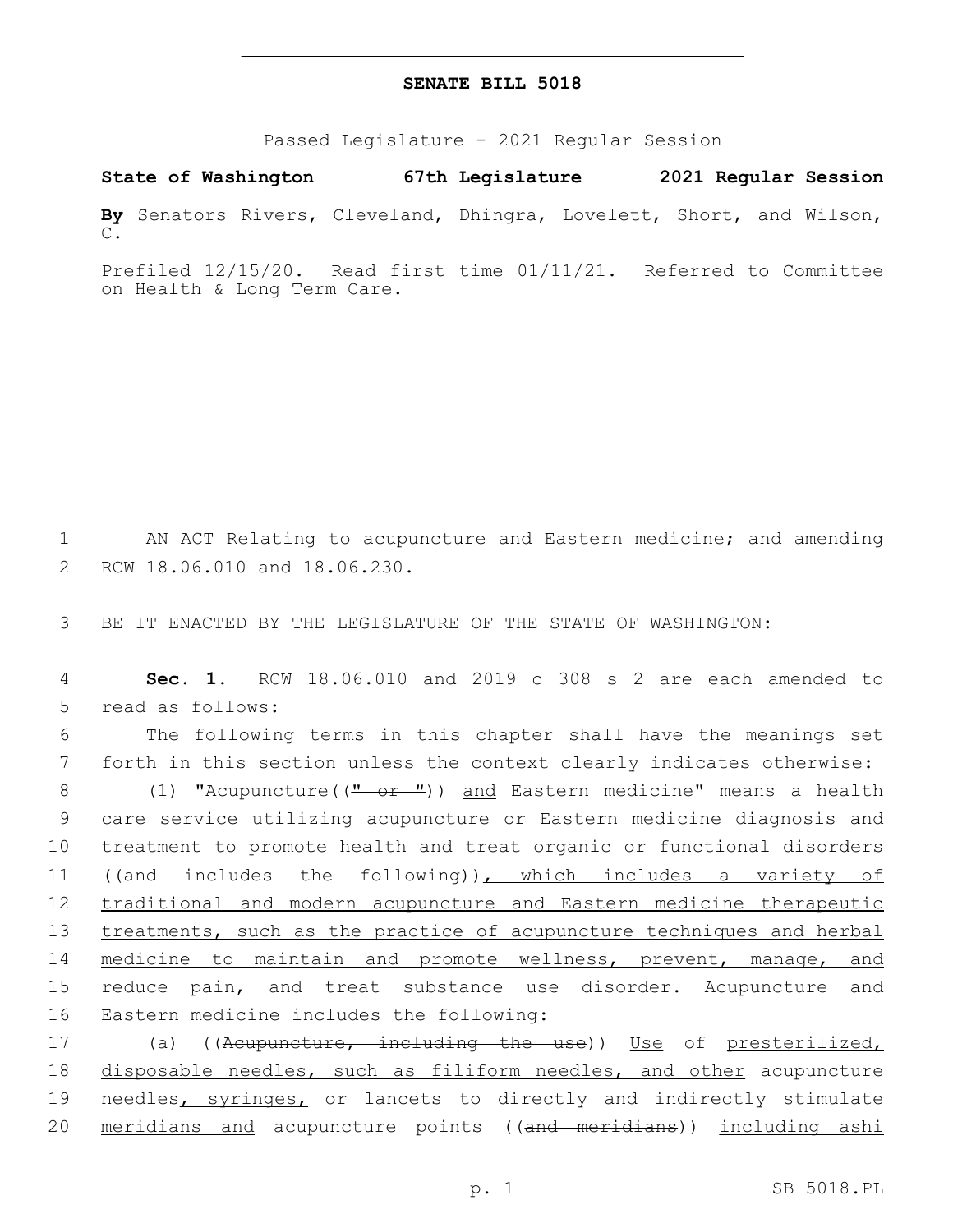1 points, motor points, trigger points, and other nonspecific points 2 throughout the body; 3 (b) Use of electrical, mechanical, or magnetic devices to 4 stimulate meridians and acupuncture points ((and meridians)) 5 including ashi points, motor points, trigger points, and other 6 nonspecific points throughout the body; 7 (c) Intramuscular needling and dry needling of trigger points and 8 other nonspecific points throughout the body in accordance with 9 acupuncture and Eastern medicine training; 10 (d) All points and protocols for ear acupuncture including 11 auricular acupuncture, national acupuncture detoxification 12 association protocol, battlefield acupuncture, and the Nogier system; 13 (e) Use of contact needling and noninsertion tools such as 14 teishin, enshin, or zanshin; 15 (f) Moxibustion;  $16$   $((\text{+d})^2)(\text{q})$  Acupressure; 17  $((\text{+e})^n)(\text{h})$  Cupping; 18  $((\text{#}))$  (i) Dermal friction technique; 19  $((\overline{q}))(j)$  Infra-red; 20 (((h))) (k) Sonopuncture; 21  $((\overleftrightarrow{t}))$   $(1)$  Laserpuncture; 22 ( $(\overrightarrow{(+)})$ ) (m) Point injection therapy, as defined in rule by the 23 department. Point injection therapy includes injection of substances, 24 limited to saline, sterile water, herbs, minerals, vitamins in liquid 25 form, and homeopathic and nutritional substances, consistent with the 26 practice of acupuncture or Eastern medicine. Point injection therapy 27 also includes injection of local anesthetics, such as lidocaine and 28 procaine, for reduction of pain during point injection therapy, 29 consistent with the practice of acupuncture and Eastern medicine and 30 training requirements as defined in rule. An acupuncturist or 31 acupuncture and Eastern medicine practitioner using point injection 32 therapy who has met the training and education requirements 33 established pursuant to RCW 18.06.230 may use oxygen, and epinephrine 34 for potential emergency purposes, such as an allergic or adverse 35 reaction, for patient care and safety. Point injection therapy does 36 not include injection of controlled substances contained in Schedules 37 I through V of the uniform controlled substances act, chapter 69.50 38 RCW or steroids as defined in RCW 69.41.300;  $39$  ( $(\frac{1}{k})$ ) (n) Dietary advice and health education based on

40 acupuncture or Eastern medical theory, including the recommendation